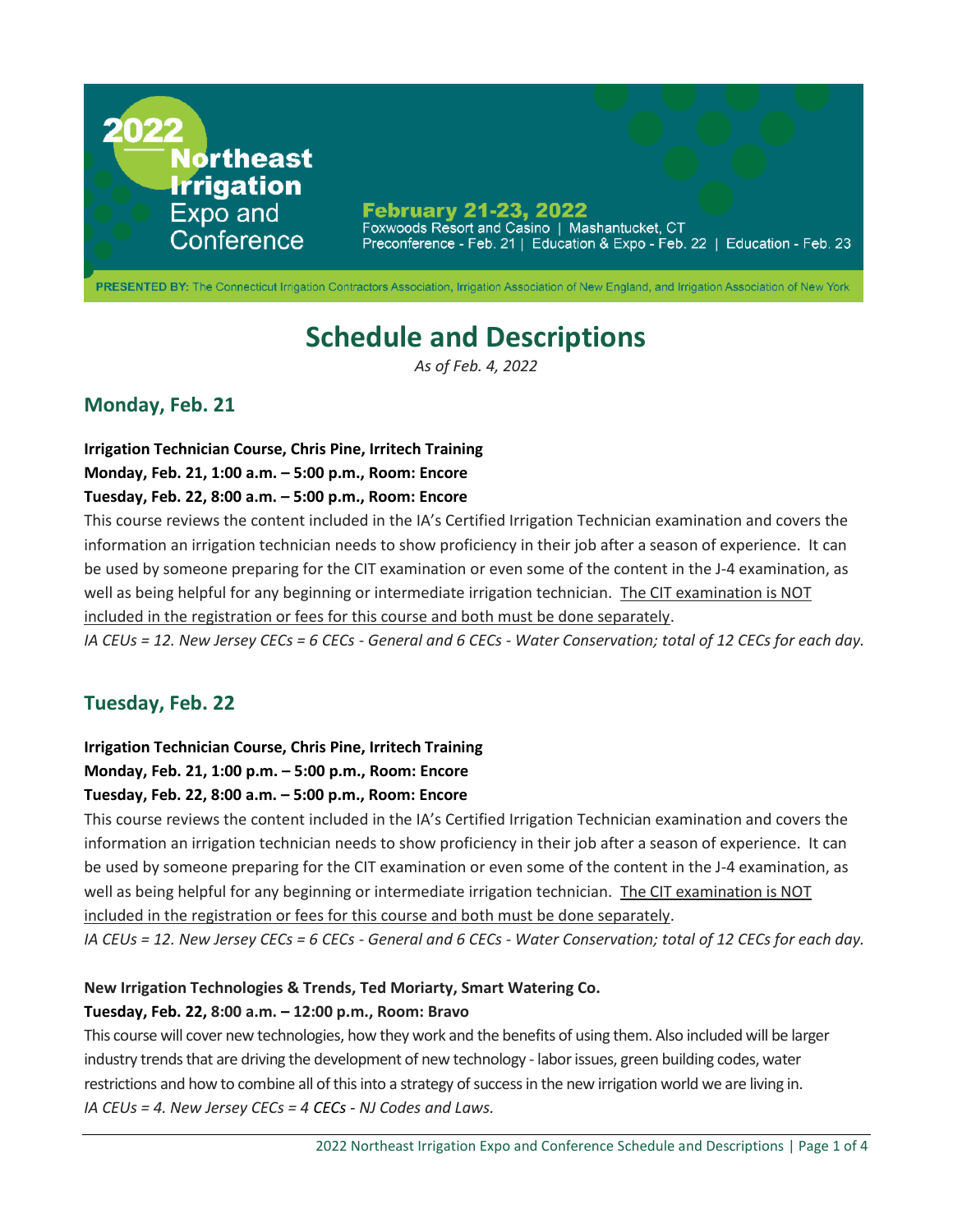### **Foundations of Two-Wire Installation & Maintenance, Kurt Thompson, IrriTech Training Tuesday, Feb. 22, 8:00 a.m. – 10:00 a.m., Room: Celebrity HIJ**

As with any technology, the success of two-wire technology lies in both the understanding of the principles of operation AND the installation or service of the components. Unfortunately, these components are often installed or diagnosed using traditional methods. This hands-on course teaches the irrigation contractor or technician the fundamentals necessary to successfully use decoders and 2-wire controllers, as well as how to diagnose and troubleshoot problems.

*IA CEUs = 2. New Jersey CECs = 2 CECs - General.*

## **Techniques to Increase Productivity in Wire Tracking & Valve Locating, Kurt Thompson, IrriTech Training Tuesday, Feb. 22, 10:00 a.m. – 12:00 p.m., Room: Celebrity HIJ**

Even before a valve or wire problem can be diagnosed, it has to be found. But using wire trackers or fault finders can be so frustrating it often leads to wasted or unbillable time. This highly interactive 2-hour course builds on the basics of using wire trackers and identifies the practices that can reduce the time to locate wires, valves, and some faults. It reveals the advanced techniques that have taken most years to figure out. Learners will use two brands of wire trackers simulated irrigation system as well as practice on authentic simulations of real-world situations. *IA CEUs = 2. New Jersey CECs = 2 CECs - General.*

#### **Lunch**

### **Tuesday, Feb. 22, 12:00 p.m. – 1:00 p.m., Room: Premier FGH**

Take a mental break and catch up with fellow irrigators. Provided to all registered attendees.

#### **Trade show**

### **Tuesday, Feb. 22, 12:00 p.m. – 8:00 p.m., Room: Premier FGH**

Connect with solution providers and learn about the latest trends in the irrigation industry.

### **Advanced Irrigation Design, Installation Techniques & Best Management Practices,**

### **Ted Moriarty, Smart Watering Co.**

### **Tuesday, Feb. 22, 1:00 p.m. – 4:30 p.m., Room: Bravo**

This course will cover a mix of irrigation technical subjects—advanced hydraulics and installation techniques for water efficient irrigation systems for the required three hours. The remainder of the time will be spent discussing Connecticut water issues such as the Connecticut Water Plan and contractors' law requirements. This course meets the requirements for Connecticut Continuing Education for J-3 and J-4 license holders. *IA CEUs = 3.5. New Jersey CECs = 3.5 CECs - Water Conservation.*

# **Customer Service for Technicians, Kurt Thompson, IrriTech Training Tuesday, Feb. 22, 1:00 p.m. – 3:00 p.m., Room: Celebrity HIJ**

Delivering remarkable customer service is not just about doing your job. The competitiveness in today's irrigation service industry has changed the way customers expect to be treated. This 2-hour workshop uses realworld situations and case studies to identify and discuss the "Ten Commandments of Customer Service" that will provide the framework for delivering the level of service customers LOVE! *IA CEUs = 0.5. New Jersey CECs = 0.5 CECs - General.*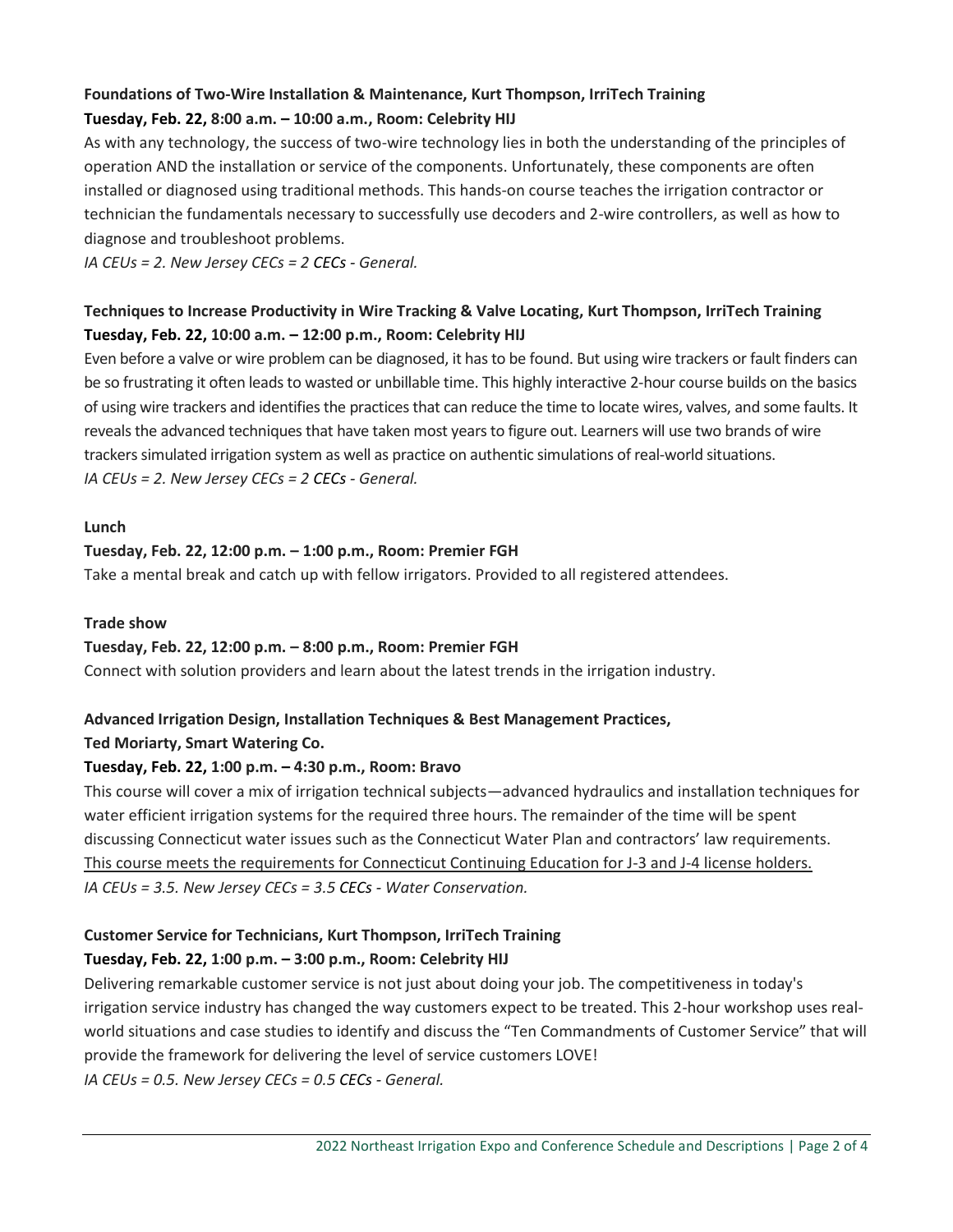### **Bidding Strategies for Landscape & Irrigation Contractors, Kurt Thompson, IrriTech Training Tuesday, Feb. 22, 3:00 p.m. – 4:30 p.m., Room: Celebrity HIJ**

The decisions of how to calculate a selling pricing are complicated. At the core of the decisions are the effects on a company's net income versus getting the job. These choices are not always immediately seen, adding even more importance to the completeness of the bidding process used for installation or service work. This highly interactive 1.5-hour workshop takes the contractor or business owner through the cause and effect of pricing strategies and processes on a P&L. The training teaches a method to accurately create a bid and gives real-world bidding examples to practice these principles.

*IA CEUs = 0.375. New Jersey CECs = 0.375 CECs - General.*

#### **Reception**

#### **Tuesday, Feb. 22, 5:00 p.m. – 8:00 p.m., Room: Premier FGH**

Network with conference attendees and exhibitors while enjoying hors d'oeuvres and a cash bar.

#### **Cornhole Tournament**

#### **Tuesday, Feb. 22, 6:00 p.m. – 8:00 p.m., Room: Premier FGH**

Join in the fun as a competing team or a spectator! Must have pre-registered to compete.

# **Wednesday, Feb. 23**

# **Business 'n Breakfast Networking Session, Chris Pine & Kurt Thompson, IrriTech Training; other guests TBA Wednesday, Feb. 23, 8:30 a.m. – 12:00 p.m., Room: Celebrity HIJ**

Join us for breakfast and roundtable discussions facilitated by our instructors and other industry leaders. This was a highlight for many business leaders who attended our event two years ago. The session will begin with breakfast, networking and a loop of irrigation bloopers and blunders. This will be followed by short presentations and roundtable discussions on several relevant topics in today's world of irrigation contracting. This is a DON'T MISS event!

*IA CEUs = 0.875. New Jersey CECs = 0.875 CECs - General.*

# **Hydrawise - Hunter Industries Line of Connected Controllers, Kevin Lewis, Hunter Industries Wednesday, Feb. 23, 8:00 a.m. – 10:00 a.m., Room: Bravo**

The course covers need-to-know 2022 Hydrawise updates. Take a deep dive on how flexible hardware options can help with complicated projects and what connectivity option exist across controllers. You will also spend time covering best management practices for controller connectivity with ample time for Q&A at the end of the session. *IA CEUs = 2. New Jersey CECs = 2 CECs - Water Conservation.*

# **Drip Irrigation Techniques for Technicians, & Filtration, Art Elmers, Netafim USA Wednesday, Feb. 23, 10:00 a.m. – 12:00 p.m., Room: Bravo**

This drip irrigation course is for those who get their hands dirty. Learn how to properly put drip down, and more importantly, how not to. Course will also cover tips on drip irrigation design, installation, scheduling, management, troubleshooting and repair. Bonus: This course will include a small portion of filtration. *IA CEUs = 2. New Jersey CECs = 2 CECs - Water Conservation.*